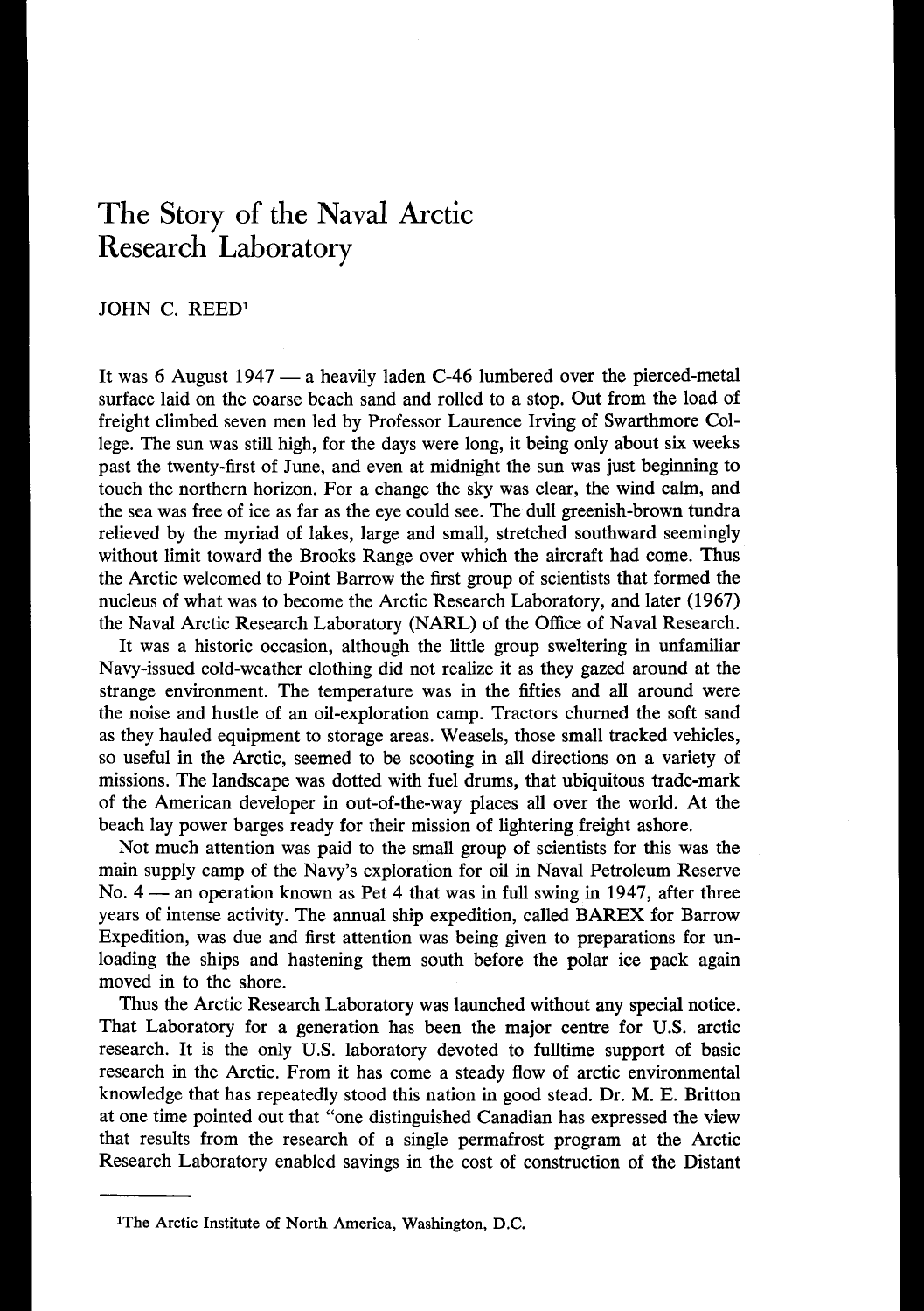Early Warning line greater than all the money spent on the ARL in its entire history."

As time went on the Laboratory was expanded and improved. Many of the organizational and administrative relationships changed and the course of NARL was altered in response to those changes. Some of the changes were unrelated to **U.S.** research patterns but nevertheless had a major influence on the Laboratory. Examples are the shutting down in **1953** of Pet **4,** the oil exploration program, and the assumption of the operation of the facilities by Air Force contractors under Navy permit.

Other chages were intimately related to the progress of U. **S.** research in Navy permit.<br>Other changes were intimately related to the progress of U. S. research in<br>general. The Office of Naval Research was new — only about one and a half<br>was ald unker ABL came into heine under its approaching. The general. The Office of Naval Research was new — only about one and a half years old — when ARL came into being under its sponsorship. The Laboratory and the policies that were developed to guide it were important and influential in regard to ONR itself. The Arctic Institute of North America, only a few months older than ONR, has been closely associated with ARL from the start, and the influence has been great on both organizations. The National Science Foundation came into being by Act of Congress in **1950.** At that time both ONR and ARL were active, productive organizations. During the early **1960's** the NSF developed a large, balanced, integrated antarctic research program, but nothing comparable was achieved in the Arctic nor has yet been achieved. Some speculate that the Arctic was provided for sufficiently by the ONR through ARL. With the International Geophysical Year in **1957-1958** came a small arctic program. Projects under that program were assisted by ARL when they came within its support range.

Following World War 11, the University of Alaska embarked on an accelerating course of growth and expansion in many ways; that trend continues under President William R. Wood. The Laboratory became specifically associated with the University of Alaska in **1954** when, under E.N. Patty, the University's third President, and along the lines of negotiations that had been started by the second President, Terris Moore, a contract was entered into between the ONR and the University whereby the University became the operator of ARL and provided the director and staff.

**U.S.** interest in ice islands, those ghostly wanderers in the Arctic Ocean, broken originally from the ice shelf bordering a part of Canada's Ellesmere Island, began in **1952** with the discovery and occupancy by the Air Force of T-3, Fletcher's Ice Island. Soon continuing programs on ice islands, and occasionally on sea ice, were initiated by the Navy through NARL. Those programs still go on. A colourful chapter in the story **of** ice-island occupancy and in the record of NARL was the discovery, the use from May **1961** to May **1965,** and the dramatic abandonment between Iceland and Greenland of ice island ARLIS 11.

Ice-island programs were spurred in **1954** by the east to west transit of the Northwest Passage by the icebreaker, Her Majesty's Canadian Ship *Labrador,*  under Captain, now Commodore 0. C. **S.** Robertson (Ret.). Further interest was occasioned by the **U. S.** Navy's demonstration that the Arctic Ocean can be used by nuclear-powered submarines.

Now, of course, we have the intense interest in oil exploration and develop-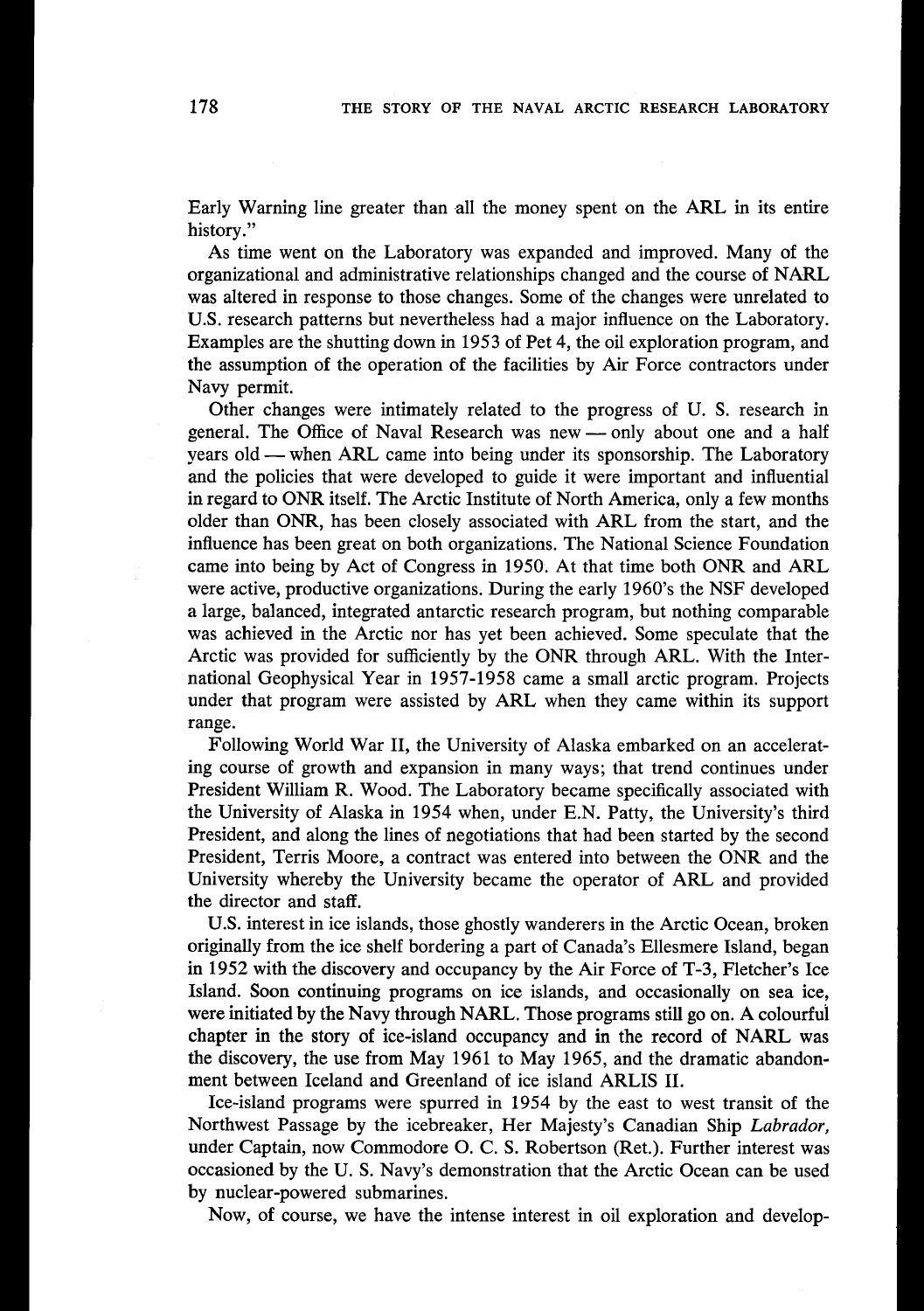ment in northern Alaska, triggered by the announcement of the significant discoveries by Atlantic Richfield and associated companies. Once again the value of the research over the years through NARL is being demonstrated.

The establishment and early operation of NARL were made possible by the oil exploration of Naval Petroleum Reserve No. **4** from **1944** to **1953.** The encouragement and cooperation of the Office of Naval Petroleum and Oil Shale Reserves and of the Bureau of Yards and Docks were unflagging. The help provided was based on the deep-seated conviction of the value of the research effort. Many times support was given at substantial sacrifice and inconvenience of the oil-exploration effort. That confidence in the value of the research program was well placed.

Now about the men who were on the bridge as NARL proceeded through the years — the distinguished men who were its directors. They constitute a unique group. Lest it be thought that the life of the director was at any time a bed of roses, let me assure you that such was not the case. Each of those men was competent, strong, dedicated, and each left his distinctive imprint on NARL and, I expect, vice versa.

And behind the director, back in ONR in Washington, were others equally devoted to the Laboratory and equally key to its well being and progress. On that level were carried on the broad planning and program definition. There were waged some of the critical struggles and there were hammered out some of the arrangements that influenced profoundly the shape and nature of NARL.

Although space allows but a word or two, **I** want to name some of the people in those two groups and to indicate the nature of the roles they played. First, I give you the key figures who operated from ONR headquarters -

**1. A** leader in the development of the idea of a laboratory, and its actual initiator, was M. C. Shelesnyak, physiologist, with special interest in stress physiology, thermal regulation, human ecology, and polar research. Shelesnyak was a Lieutenant Commander in the new Office of Naval Research as the ideas began to develop. By early **1947** he was Dr. Shelesnyak, Head, Environmental Biology Branch, Medical Sciences Division, ONR. Shelesnyak reviewed the requirements for Arctic research. Then he related those requirements to the general and specific needs of the Navy. Finally, he came up with a plan consistent with the principles of operation of the ONR, that contained the stated requirements of the Navy bureaus and offices, that was coordinated with Government and non-Government research interests, and that took advantage of the services and facilities of the Navy's oil-exploration camp at Barrow.

2. In the fall of **1949** Dr. John Field, also a physiologist, took over the responsibility of the ARL in the ONR. Shelesnyak had left ONR to open and head the Baltimore Office of the Arctic Institute. Dr. Field at that time was the Head of the Ecology Branch of ONR, and ARL responsibilities were added to his other duties. Field recently had come to ONR from the Physiology Department of Stanford University. To his lot fell the making of a number of changes in the contractual arrangements between the university contractor, by that time the Johns Hopkins University, and ONR as well as several organizational changes within ONR itself. He remained at the helm until June **1951.** At that time the responsibility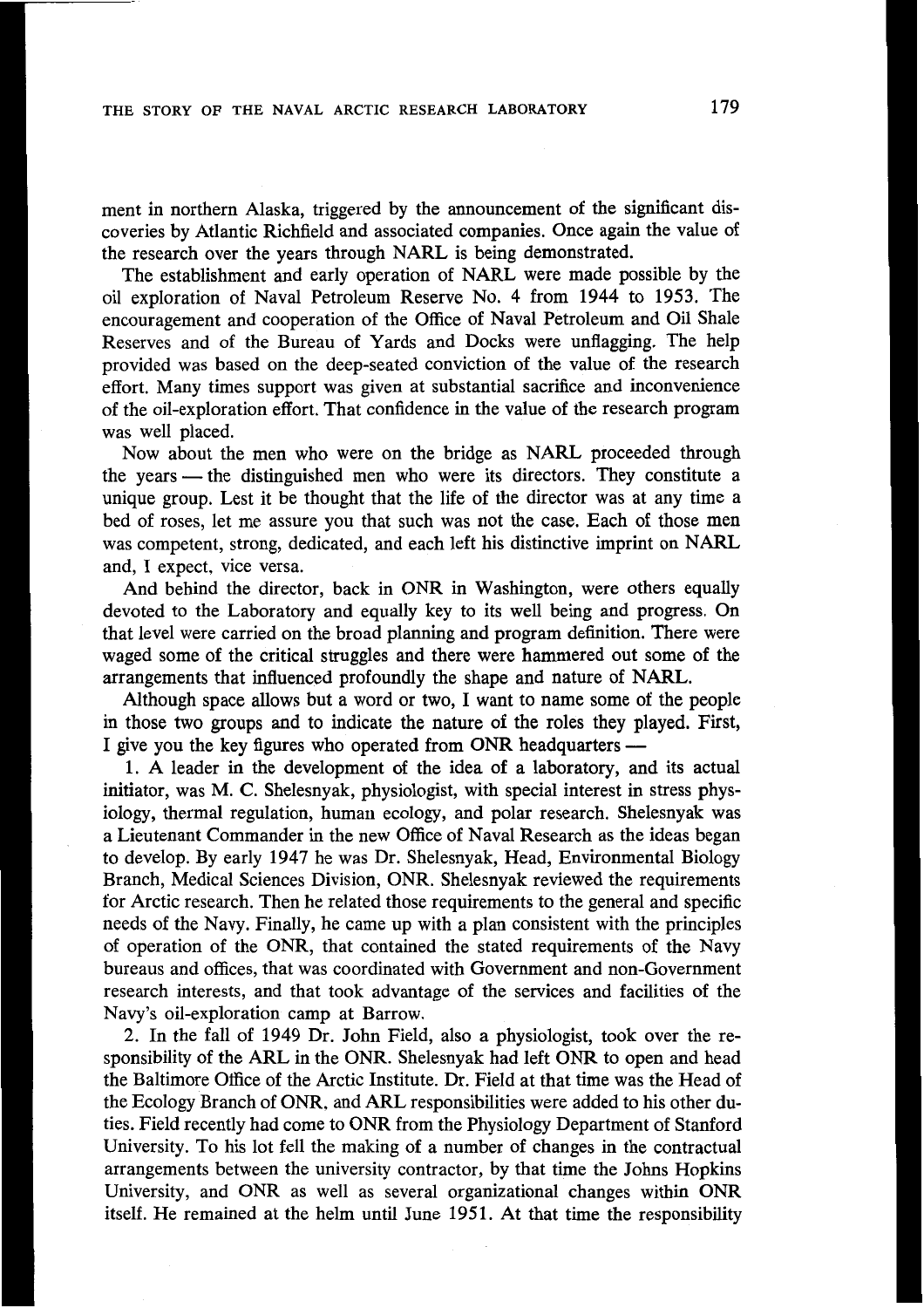for ARL was established within the Geography Branch of ONR, but it was visualized as an independent project not a subordinate section of the Branch.

**3.** Dr. L. 0. Quam was Head of the Geography Branch and thus appeared on the scene a man who was identified with the Arctic and with NARL for a long time. Through his efforts on the Washington front the Laboratory weathered many crises, several of which could have resulted in the termination of NARL had it not been for the persistence and continuing effective efforts of Louis Quam. Now he has changed his polarity and currently is Chief Scientist of the U. **S.**  Antarctic Research Program within the National Science Foundation. However, no one doubts his continuing interest in the Arctic and more specifically in NARL.

**4.** In the spring of **1955** negotiations were begun that by fall were to bring to ONR in Washington Dr. M. E. Britton, botanist, formerly of Northwestern University. He had carried out field work at NARL previously and so already was familiar with the facility. Dr. Quam soon assumed broader responsibilities in ONR and Britton took over the direct jurisdiction of NARL from the Washington end. Much of the record of the stability and the growth of NARL from **1955** has been the direct result of the total dedication, self-sacrifice, and plain hard work of Dr. Britton. He continues to battle for NARL at every turn. It augurs well for the Laboratory that he still is on board.

Now we turn to the other group, the former directors and the present director of NARL.

**1.** First at the helm, as I have already mentioned, was a biologist, Laurence Irving. He is a man of broad vision and a true lover of the Arctic. To him fell the critical tasks of defining the first contractual relationships between ONR and the sponsoring educational institution, in that case Swarthmore College. The operating arrangements between the sponsoring institution and the director in the field at Barrow; the multitude of relationships with ARCON, the Pet **4** prime contractor; the Officer in Charge of Construction of Budocks at Fairbanks and the Resident Officer in Charge of Construction for the oil-exploration program at Barrow, also were his immediate concern. In addition he largely designed the operating pattern between the director and ONR; he established the first research program; developed liaison with the local people at Barrow and with the local perating pattern between the director<br>program; developed liaison with the<br>initimes - I could go on and on.<br>2. In July 1949 George MacGi

2. In July **1949** George MacGinitie took the wheel. MacGinitie is a marine biologist of great stature and broad experience. At NARL he had a common touch that endeared him alike to visiting generals and ambassadors, to tractor drivers and Eskimo workmen, and to laboratory scientists and itinerant research touch that endeared him alike to visiting generals and ambassadors, to tracted trivers and Eskimo workmen, and to laboratory scientists and itinerant researc supervisors. He is quite a man — kindly, gentle, sympathetic, hu tough as hickory when necessary.

**3.** Just over a year later, in August of **1950,** MacGinitie was followed by Ira L. Wiggins, distinguished botanist and Head of the Natural History Museum of Stanford University. Many difficult problems arose during his regime and he faced them squarely and unequivocally. In the research field he stood out in his chosen discipline but also he had an uncanny appreciation of the problems of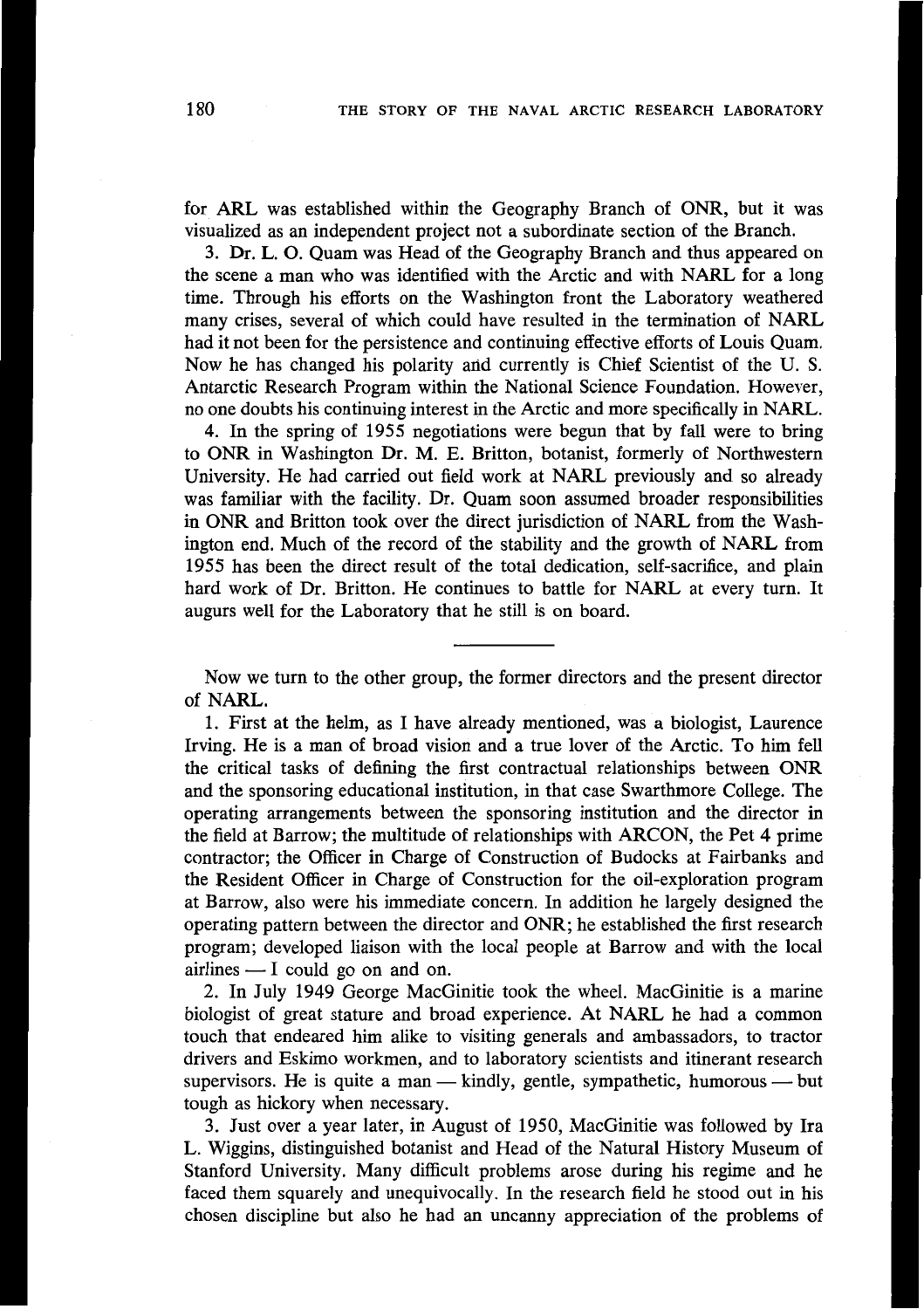others in different disciplines and, as director, cheerfully shouldered their burdens too. As I will mention later, Wiggins really had two tours as director, but **I** am introducing him only once. Wiggins remained as director until the end of January **1954,** the longest tour of duty for a director up to that point.

**4.** Then came my old and good friend, Ted C. Mathews, an engineer, and the only non-scientist to hold the position of director. Ted came on board at the end of January **1954.** At that time the contract for the operation of NARL was made with the University of Alaska along lines planned by President Terris Moore but finalized by his successor, Ernest Patty. Pet **4** had been terminated only a few months before and new arrangements had to be made and new relationships established. Ted had been a key figure in ARCON throughout most of Pet **4** and had served with distinction. He knew the background intimately, and he brought the ship onto a new course in a new environment and one that soon began to log an impressive record of accomplishment.

*5.* About mid-April **1955,** Matthews was relieved by Dr. *G.* Dallas Hanna, a geologist of admirable breadth and understanding from the California Academy of Sciences. His inquiring mind probed deeply many obscure corners that were wonderfully illuminated thereby. In addition, his genius with instruments and his manual dexterity were widely acclaimed and most useful. He and his wife were well loved in Barrow and his tour was one of notable progress.

**6.** After Hanna, Wiggins returned again, as I have already mentioned, for about **6** months from the end of March **1956** to the end of September of the same year. And so to the bridge at the end of September **1956** came Max **C.**  Brewer, and he is still firmly in command at NARL. I first knew Max Brewer as a young, promising geophysicist in the Geological Survey who became involved at NARL in a permafrost project. Soon his interests far beyond his own project became abundantly apparent. Then he became the director and now he is in fact generally recognized as Mr. Arctic or Mr. Barrow, and he has done an outstanding job.

The record of NARL is replete with accounts of situations, incidents, and crises that reflect somewhat the atmosphere of the local environment, the excitement, the occasional dangers, the feeling of accomplishment, the humour, and some of the rewards of being a part of the activity. **I** want to pass on to you four of these accounts in which the wording has been modified only slightly from the original reports in order to try to give you the feel of life and work at NARL.

The first is the final chapter in the abandonment of ARLIS I, a floating station on sea ice that by late March **1961** had drifted **615** miles since its establishment in September **1960** to a position some 300 miles northwest of NARL. As the winter wore on it became apparent that the station was in an area of weak ice and would have to be abandoned. The seven men aboard were in an increasingly difficult situation. The report goes on: "cracking became more serious near the end of the year **(1960).** One fracture crossed the runway and passed close to the camp. Another went under the fuel dump, and still another opened nearly six feet between one hut and the kitchen-mess hall. There was no ice within two miles of the camp that could serve as a runway for heavy aircraft but the Cessna's could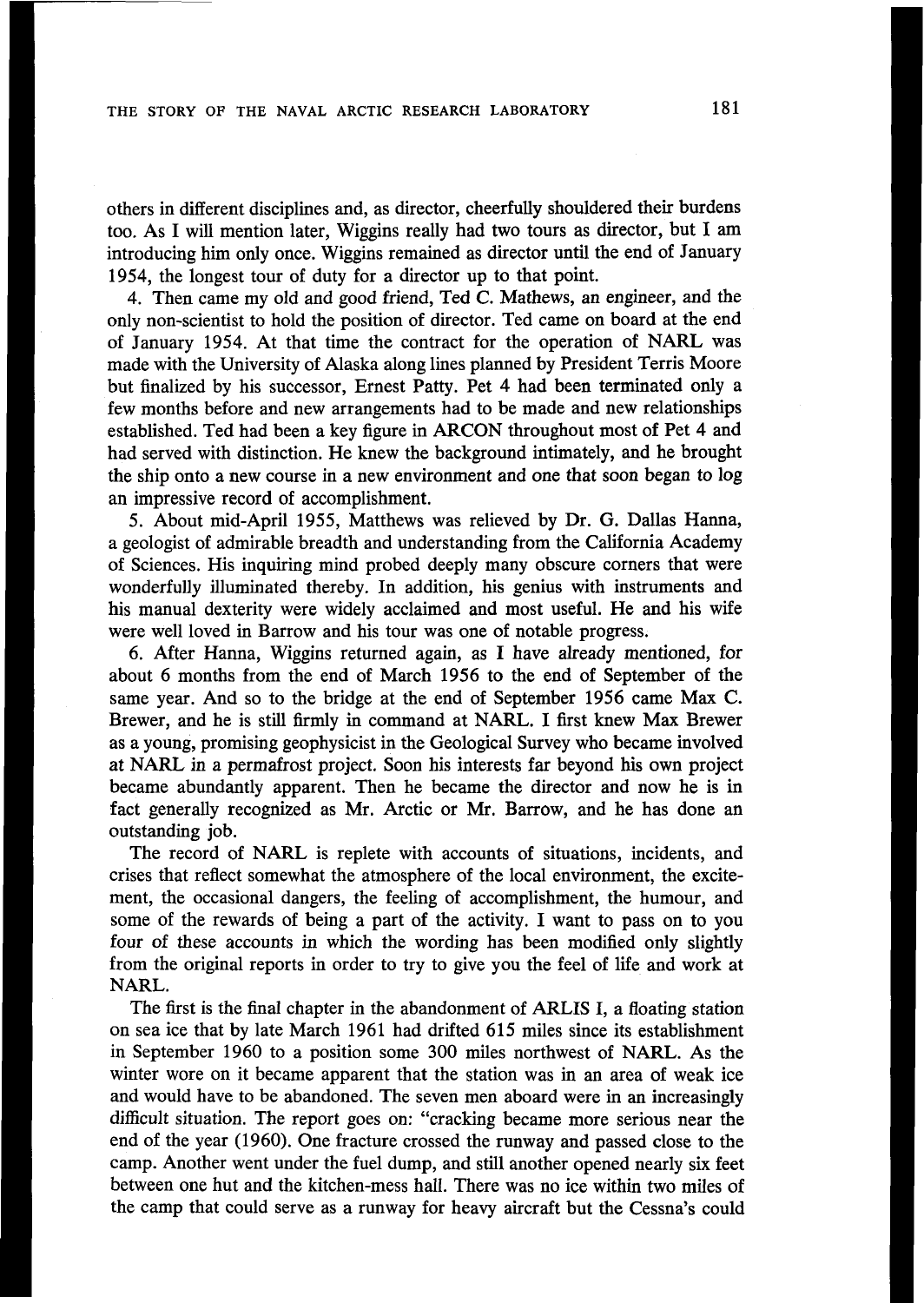still operate in the camp area." The station was abandoned on 25 March and the report describes the operation: "some idea of the task is best described by the team's actions in the last hour and a half on station. The R4D aircraft homed on the beacon, buzzed the camp, and landed on a refrozen lead one and a half miles away. The generator used for the beacon was immediately shut down and the group left for the airplane pulling the generator on a sled behind the weasel. On arrival at the plane, the generator, weighing 2300 pounds was dismantled into three sections and loaded aboard the aircraft. The weasel transmission, a scarce part at Barrow, was removed and, with 1700 pounds of other freight, was loaded. The men climbed aboard and the plane took off. The entire operation took only ninety minutes and the R4D kept one engine running the entire time."

The second account was of an incident relatively early in the course of NARL's activities. It was midwinter and a visiting Fairbanks musician was giving a concert in the Barrow Presbyterian Church attended by the local Eskimos and visitors, many from NARL, to a total of around 400 people. Highlights were reported as "a NARL researcher amusing a restive Eskimo baby during a rendition; two smacking reports from a cap pistol fired by a fun-loving chap in the back row; the large baby chorus that picked up each refrain; and the crowd stepping carefully over sleeping children as the Church was cleared after the concert."

October 1963 was the month of "the storm." The storm was without parallel in the recorded or legendary history of the area, although a series of heavy storms occurred in 1964. The report goes on: "the peak of the storm occurred between 1400 and 1600. Water rushed through the camp reaching a depth of 24 inches in front of the main Laboratory complex and as deep as three and a half feet in other areas. Building 161, the beachmaster's hut, the theater, and F-5 were moved off their foundations and the 40 **x** 100 foot gym collapsed. Building 161 came to rest out on the tundra behind Building 355. Salt water poured into Fresh Lake in a stream 2 feet deep and as wide as the distance between the camp and the airport. All women and children were evacuated from the camp to the DEW Line site. The force of the current through camp was so strong that only tractors could be driven through the streets. A wolf, two wolverines, and three foxes drowned in this period. One weasel and one tractor were sunk trying to save the animals."

And finally a comment or two about visitors to NARL; the constant coming and going of distinguished visitors was, and is, a common feature of life there. A high point of some sort in this respect occurred in mid-July 1965. Several Air Force and Navy officers arrived on the evening of the 14th. The next day, while the earlier visitors were still there, the Canadian Coast Guard ship *Camsell* arrived for several days stay. At 1300 on the 15th a group of high ranking military officers and university presidents arrived overhead and landed after **45** minutes circling because of a low ceiling. A Navy aircraft with Senator Ernest Gruening and the Commandant of the 13th Naval District appeared at 15 15, circled because of the low ceiling and landed at 1630. "That one was rough," the director reported. "On their final approach the hydraulic line on the plane ruptured, the plane landed with only half the normal flaps, they pulled the emergency brake, blew four tires, and one set of wheels plus the nose wheel of the C-54 ran off the runway and